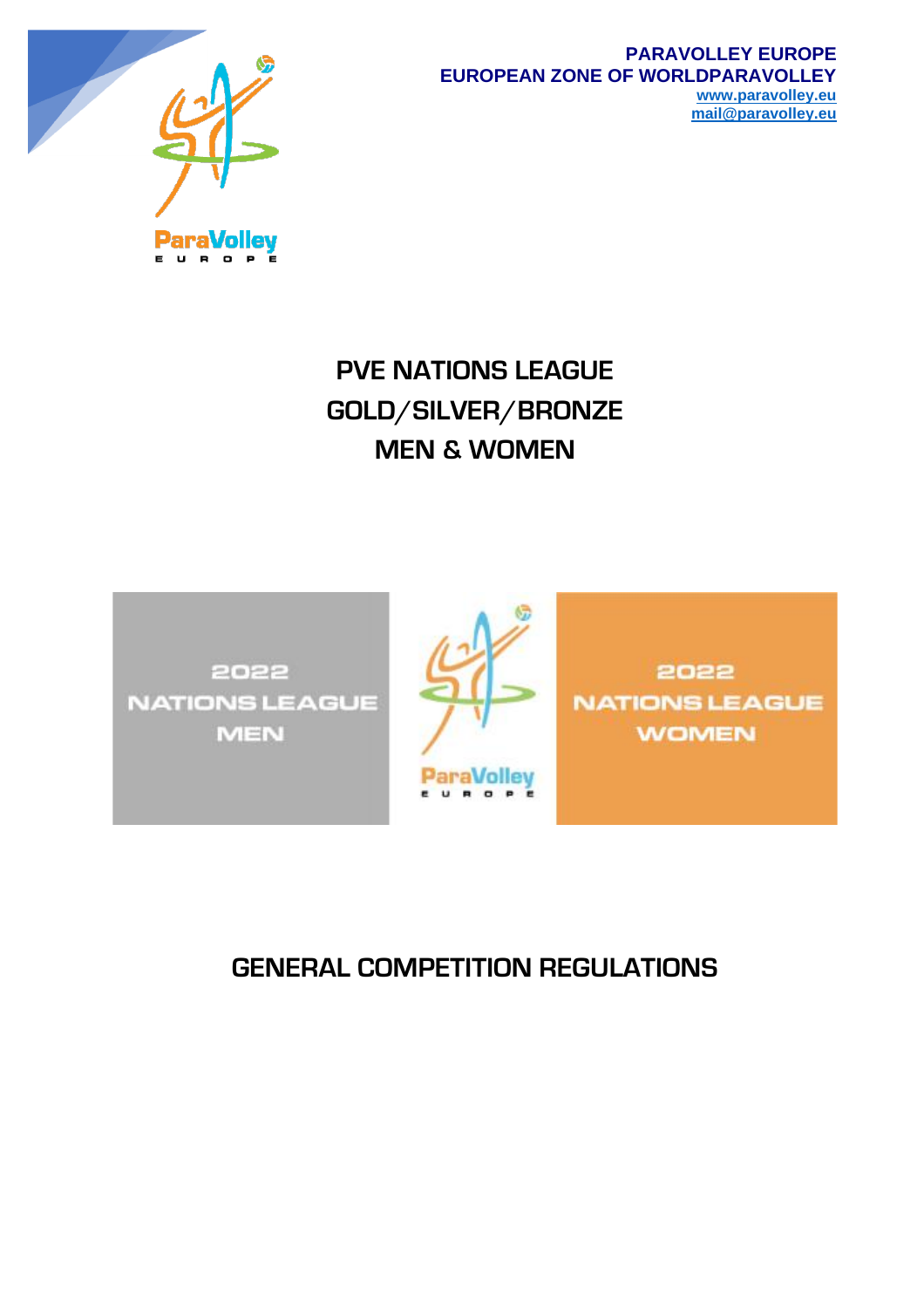

# **Table of Contents**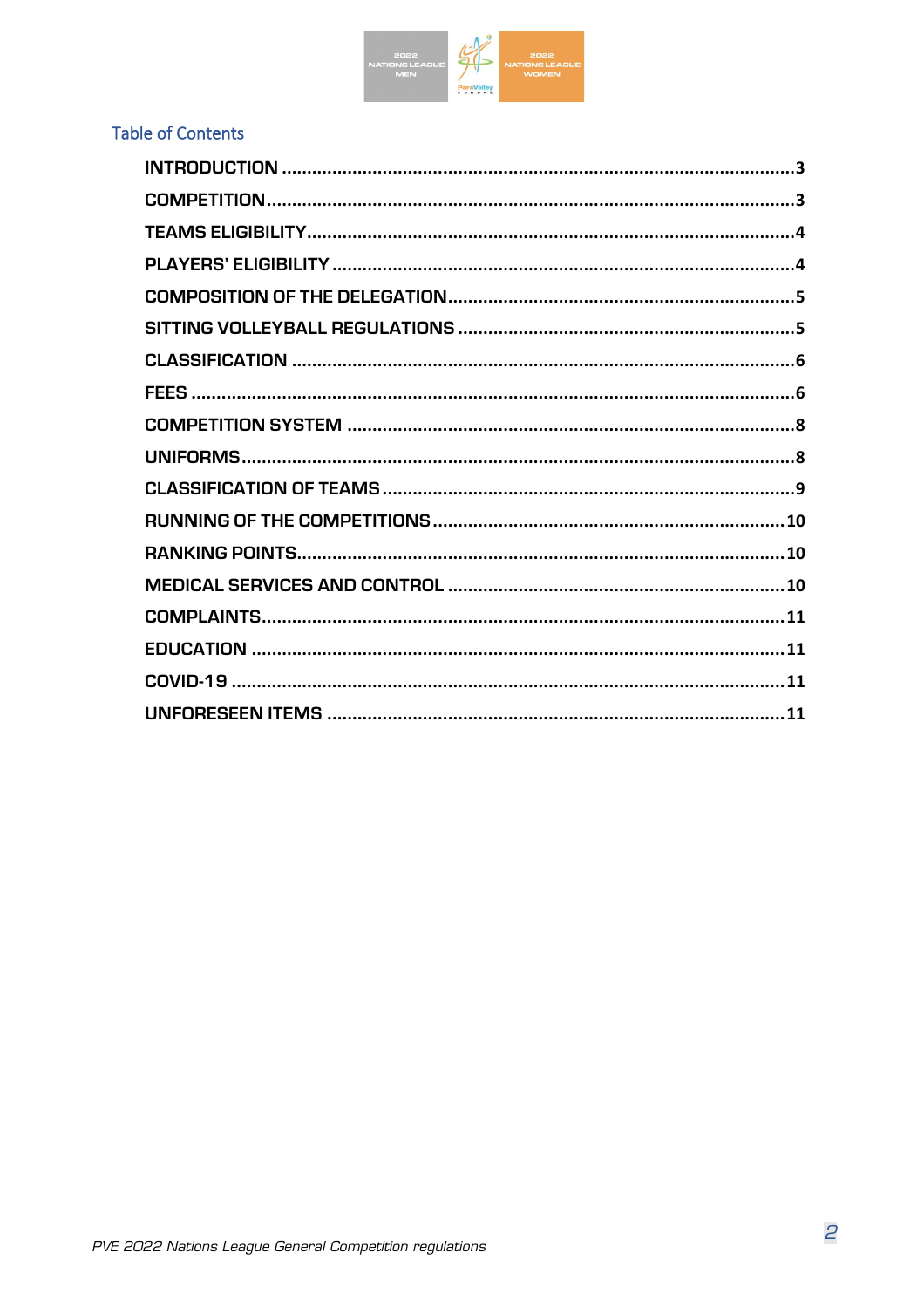

# <span id="page-2-0"></span>**INTRODUCTION**

*The PVE Nations League competition is open to the Women's and Men's Sitting Volleyball National Teams of the member nations affiliated to PVE/WPV and who respect their obligations and financial responsibilities towards PVE.* 

*The PVE Sport Department will allocate the participating teams to the different league groups based on the Final Ranking at the 2021 PVE Sitting Volleyball European Championships held in Kemer (TUR), taking also into consideration the member nations applying to host the different groups.*

*The maximum number of teams per League is six.*

# <span id="page-2-1"></span>**COMPETITION**

- *Participation in the respective Nations League will be through the Team Entry Forms for the 2022 PVE Nations League Men and Women*
- *Member nations can apply to host either a men's or women's tournament separately or apply to host both genders together.*
- *Member nations can apply to host a tournament of a different level to which they belong. In this case, the PVE Sport Department reserves the right to decide which teams will play in the different Nations Leagues according to need.*
- *The PVE Sport Department reserves the right to reduce the number of groups as proposed in this document.*
- *Member nations playing in the Golden or Silver Nations League can also apply to take part with a second team. However, the second team can take part only in the Bronze Nations League, and the players registered to play with one of the teams cannot be registered to play with the other team.*

| Friday by 12pm*          | Latest arrival of PVE ITOs, Teams and NTOs |  |  |  |
|--------------------------|--------------------------------------------|--|--|--|
|                          | Classification/Medical Consultancy         |  |  |  |
| Friday morning/afternoon | Preliminary Inquiry                        |  |  |  |
| Friday afternoon         | <b>PVE Technical Meeting</b>               |  |  |  |
| Friday evening (if       | <b>Opening Ceremony</b>                    |  |  |  |
| necessary), Saturday &   | <b>Competition Days</b>                    |  |  |  |
| Sunday                   | <b>Awards Ceremony</b>                     |  |  |  |
| Sunday after 3pm/Monday  | Departure Days                             |  |  |  |

• *A draft Competition weekend would be structured as follows:* 

*\*Should official classification be done, teams/players might need to arrive earlier than Friday.*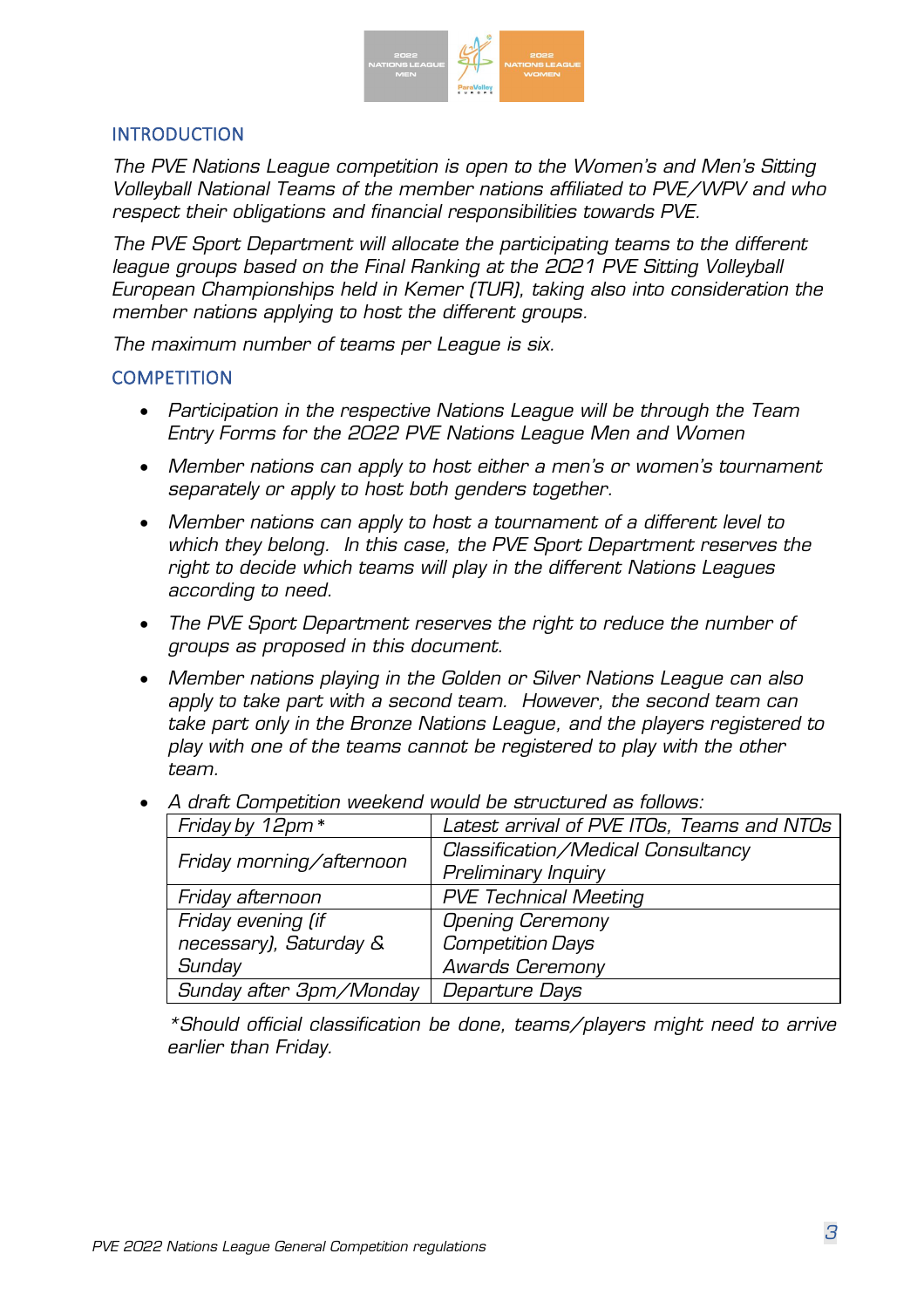

# <span id="page-3-0"></span>TEAMS ELIGIBILITY

*The national team will be eligible to play if:*

- *The PVE Teams Entry Form is submitted by the National Federation by 31<sup>st</sup>* **December 2021***.*
- *The* **PVE Team Information Form** *and the* **PVE Final Team Registration Form** *as well as any other necessary documentation is submitted by the National Federation in due time.*
- *All the necessary PVE and LOC fees are paid by the deadlines as set by PVE and the LOCs*
- *Should a member nation withdraw its team from the competition after being allocated to one of the groups, the PVE Sports Department will decide on how the Pool will be organised.*
- *The penalty fee for the withdrawal of a National team after the Last Withdrawal date is of* **€1,500.00***.*
- *Teams not complying with the Eligibility Rules defined in the PVE Nations Leagues General Regulations and who have not paid the required fees to PVE and the host, will not be allowed to compete.*
- *A team's voluntary withdrawal despite its prior formal entry will be fined by PVE and the team will be obliged to reimburse the Organiser with damages and expenses to the amount determined by the PVE Executive Board.*
- *Voluntary forfeit of a team before or during a match entails its exclusion from the competition with the following consequences:*
	- o *from that moment the team must cover its own expenses*
	- o *damages and other sanctions may be decided by the PVE Executive Board*

# <span id="page-3-1"></span>PLAYERS' ELIGIBILITY

- *The players must have the nationality of the country they represent, justifying it with a passport.*
- *Naturalised players must have been proven residence in the country of their new nationality (passport required) ensuring that they have not been playing for at least two years for the national team of their former country of residence (up to the team arrival day of the competition).*
- *The international player transfers period (if any) shall apply after the last group has played until two weeks before the next PVE Nations League entry deadline. A PVE transfer fee is required.*
- *The maximum number of players approved on the PVE Final Team Registration Forms is 14.*
- *Once the passports have been checked and accepted, including the*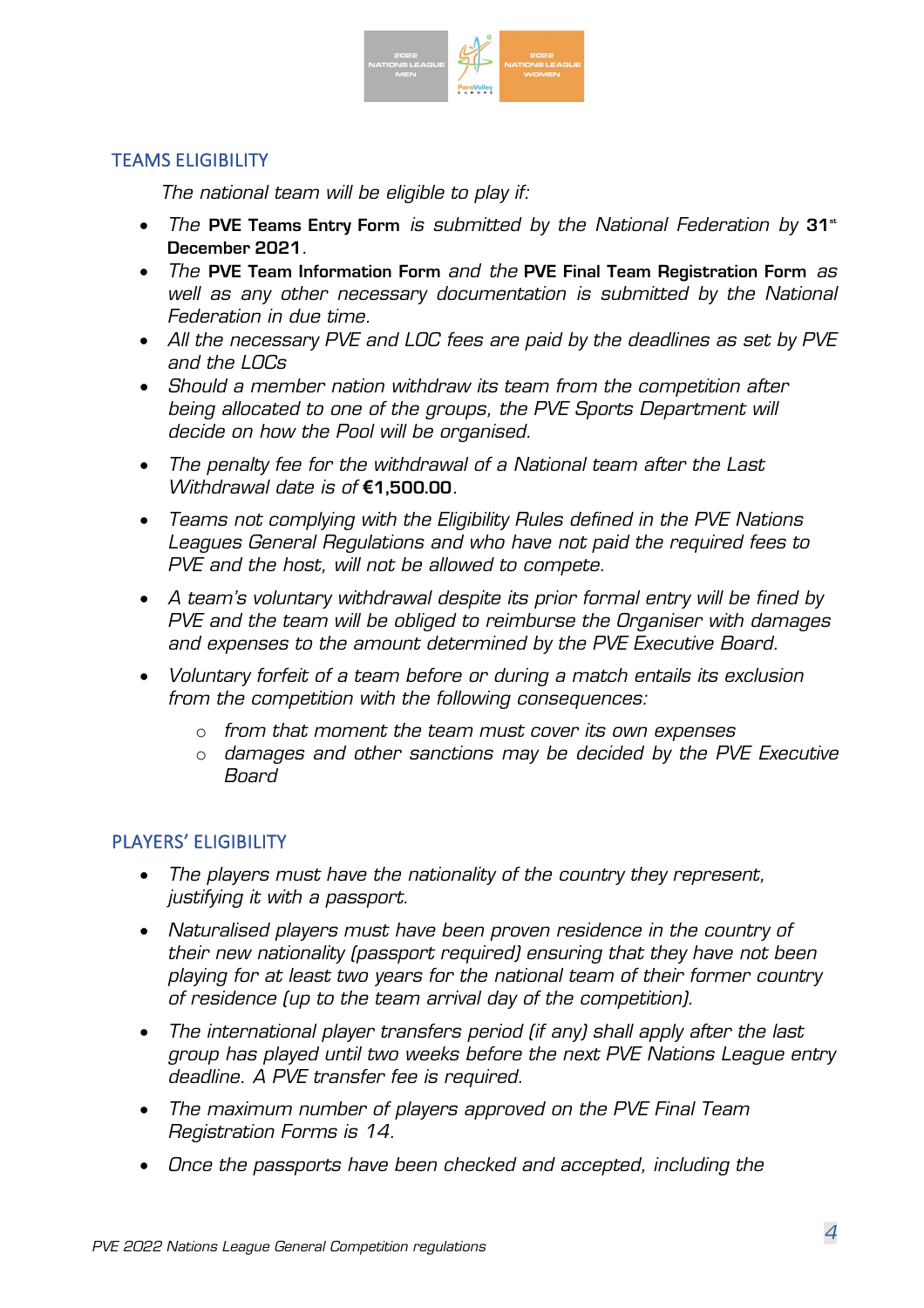

*confirmation of payment of all national team financial obligations to PVE and the host, the PVE Technical Delegate will allow the team's participation to the tournament.*

# <span id="page-4-0"></span>COMPOSITION OF THE DELEGATION

*Each National team delegation will be composed of a maximum of 14 players as detailed on PVE Final Team Registration Form, as well as a maximum of 5 team officials (Coach, 2 Assistant Coaches, Medical Doctor and Physiotherapist) and 1 Head of Delegation. Up to two extra officials and one journalist may be added to the delegation of a team on the condition that the additional expenses have been paid before the tournament.*

*Any changes in the Final Team Registration Form would need to be approved by the Technical Delegate.*

# <span id="page-4-1"></span>SITTING VOLLEYBALL REGULATIONS

- *The competitions shall be played in accordance with the 2022-2024 WPV Official Sitting Volleyball Rules. All necessary interpretations will be made before the different Tournaments during the Technical Meeting.*
- *However, the minimum number of VS1 players required per team will be as follows:*
	- o *Golden Nations League*
		- *Men: A minimum of 5 VS1 classified players*
		- *Women: A minimum of 4 VS1 classified players*
	- o *Silver Nations League*
		- *Men: A minimum of 4 VS1 classified players*
		- *Women: A minimum of 3 VS1 classified players*
	- o *Bronze Nations League:* 
		- *Men: A minimum of 3 VS1 classified players*
		- *Women: A minimum of 2 VS1 classified players*
	- o *New Nations League*
		- *The requirements for New Nations will be specified in the Specific regulations.*
- *The above-mentioned minimum number would need to be adhered to even when the Libero is on court.*
- *There will be a 25% decrease of awarded ranking points for every noneligible player entering the competition.*
- *The Molten V5M5000 will be the official ball for this competition.*
- *The team can appoint a different Libero player for each match ensuring*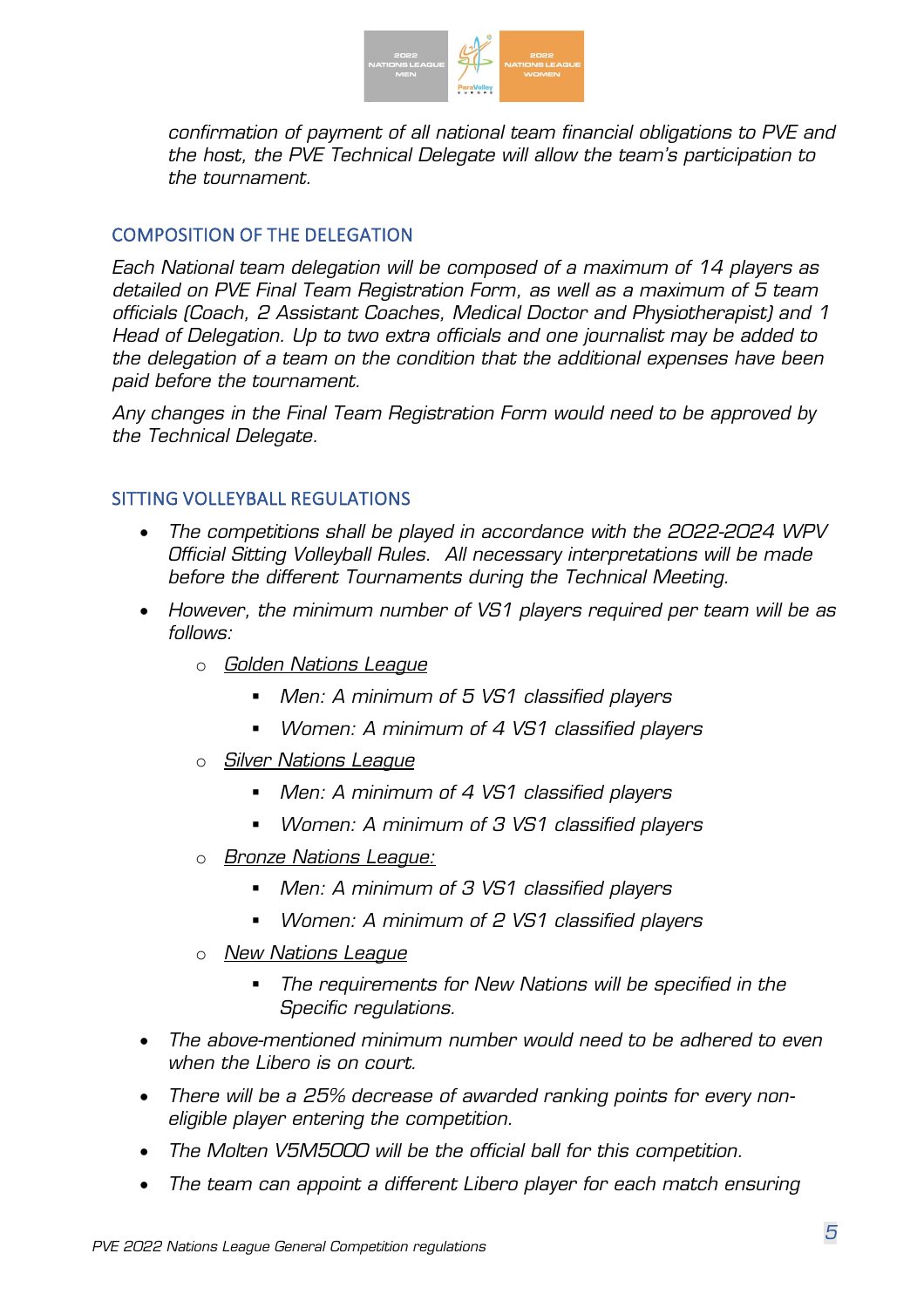

*that the Technical Delegate is informed about the appointment at least one hour before the next match.*

# <span id="page-5-0"></span>CLASSIFICATION

- *It is recommended that all national teams contact their relevant National Federations/NPCs/national bodies to upload medical documentation to the PVSAS database and for players to be approved for the official National competitions.*
- *Medical documentation for new athletes must be uploaded as soon as possible in the PVSAS database. Since this documentation will also be used for other competitions, it is very important that all preparations for classification are finalised immediately. Nations are required to send an email to [classifiers@paravolley.eu](mailto:classifiers@paravolley.eu) and [classification@worldparavolley.org](mailto:classification@worldparavolley.org) once this procedure has been finalised for all athletes. All details regarding classification can be found at [https://www.worldparavolley.org/](https://www.worldparavolley.org/%20classification/)  [classification/](https://www.worldparavolley.org/%20classification/)*
- *PVE is working with World ParaVolley to provide classification during Classification Tournaments/Weekends. It is envisaged that one classification weekend would have already been organised prior to the start of the Nations Leagues.*
- *Should Classification during the tournaments not be possible, PVE will work with WPV to offer the teams the opportunity of an online Medical Consultancy. This Medical Consultancy is* **NOT** *a classification, but a nonbinding assessment based on the handbook related to the 2018 WPV classification. Athletes cannot derive any rights towards future classification decisions from this Medical Consultancy. This assessment will be used for eligibility to play in this tournament only.*
- *Online Medical Consultancies will be done during the week/s preceding the event. Athletes would need to be accompanied by the team doctor/coach/team leader for their appointment.*
- *During the Nations Leagues tournaments, the PVE Medical Department and/or Technical Delegate reserve the right to confirm the players' class and status only by the medical documentation and "on sight" if there is an evidence of a player's VS1 class. The class and status decided as such shall apply only to this competition.*

# <span id="page-5-1"></span>**FEES**

#### *Fees to be collected by PVE*

- *PVE Registration Fee of* **€500.00** *per team (Golden League);* **€250.00** *per team (Silver League);* **€200.00** *per team (Bronze League)*
- *Social Media team fee of* **€100.00** *per team*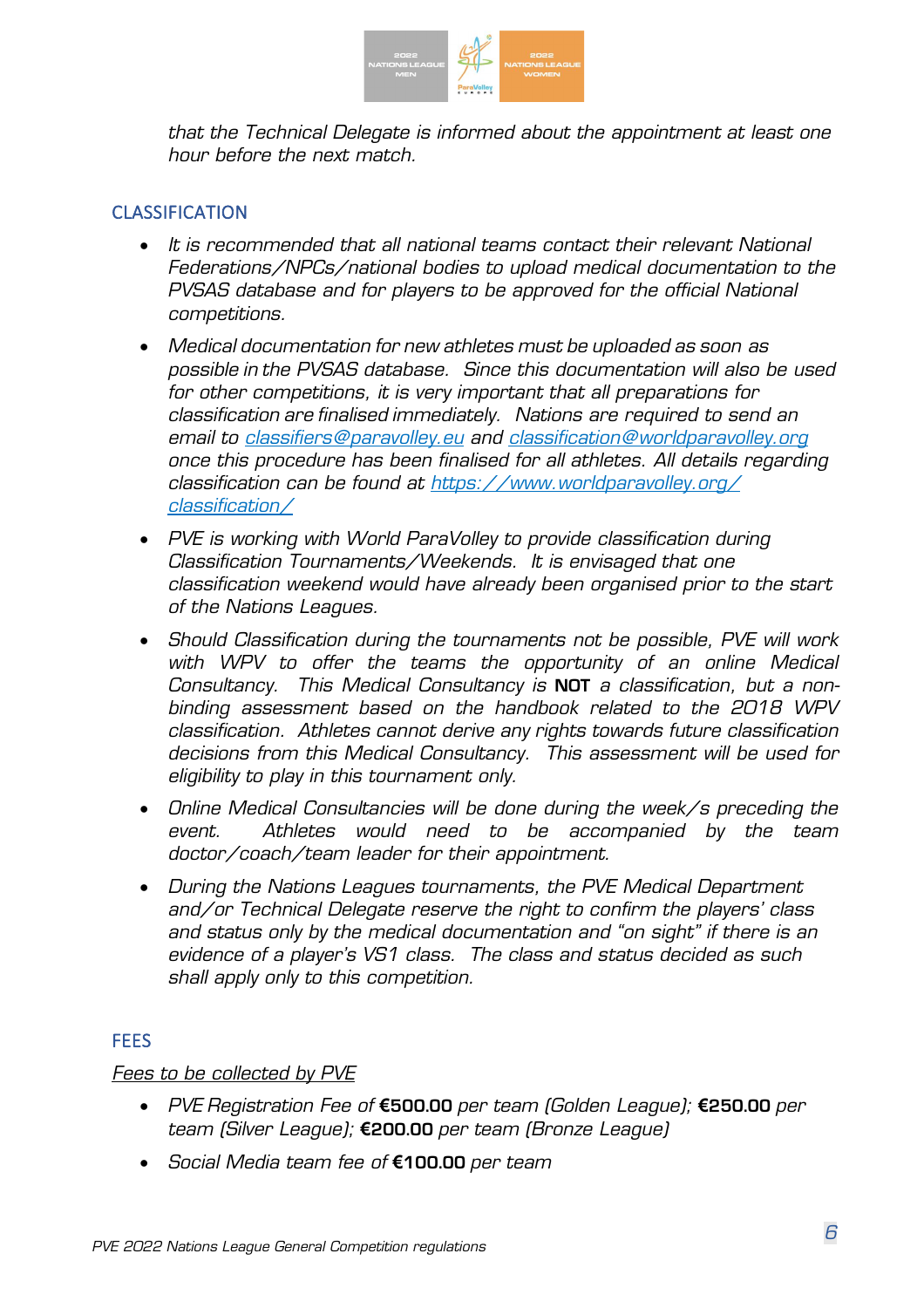

• *PVE Player Registrations for 2022 Nations League: National Federations are to register the participating players on the PVE IT system. The player registration fee is* **€10.00** *per participating player. PVE reserves the right to charge an administration fee of* **€50.00** *per player should the NF not register the players correctly.*

# *Fees to be collected by LOC*

- *Organisation/Administration Fee*
- *Board and Accommodation Fee (maximum of* **€ 80.00** *per person per day comprising Full Board on double room basis)*
- *Classifiers' Travel Fee (a fee of* **€ 200.00** *will be collected from each participating team ONLY if classification is going to take place.)*

# *Other Expenses:*

• *Expenses related to international travel, medical insurance, visas, and team uniforms to be covered by the participating teams.*

# *Host Clubs Responsibilities*

*The host club shall have to cover the following:* 

- *International and local travel costs for each ITO nominated by PVE. PVE will try to nominate ITOs from neighbouring countries to reduce costs. The list below gives the minimum number of ITOs which will be nominated.*
	- o *1 Technical Delegate*
	- o *1 Media Delegate*
	- o *1 Referee Delegate (if 5 or more teams are participating),*
	- o *WPV Referees (a mix of neutral and local WPV referees will be nominated according to the number of teams. The LOC would need to nominate National Level Sitting Volleyball Referees to supplement the WPV Referees nominated by PVE)*
	- o *Classifiers (if needed)*
	- o *1 Photographer (if the LOC cannot provide a local professional photographer).*
- *Full Board and Accommodation for each ITO nominated by PVE according to the following standards:*
	- o *PVE/WPV Officials Single bedrooms*
	- o *WPV Referees Single/Double bedrooms*
- *Local travel costs, full board and accommodation for all local referees and ITOs*
- *Arrival arrangements for all*
- *Board and Accommodation arrangements for all members of each Delegation according to the information submitted in the Teams Information form (It may not be possible to provide any single rooms for teams.)*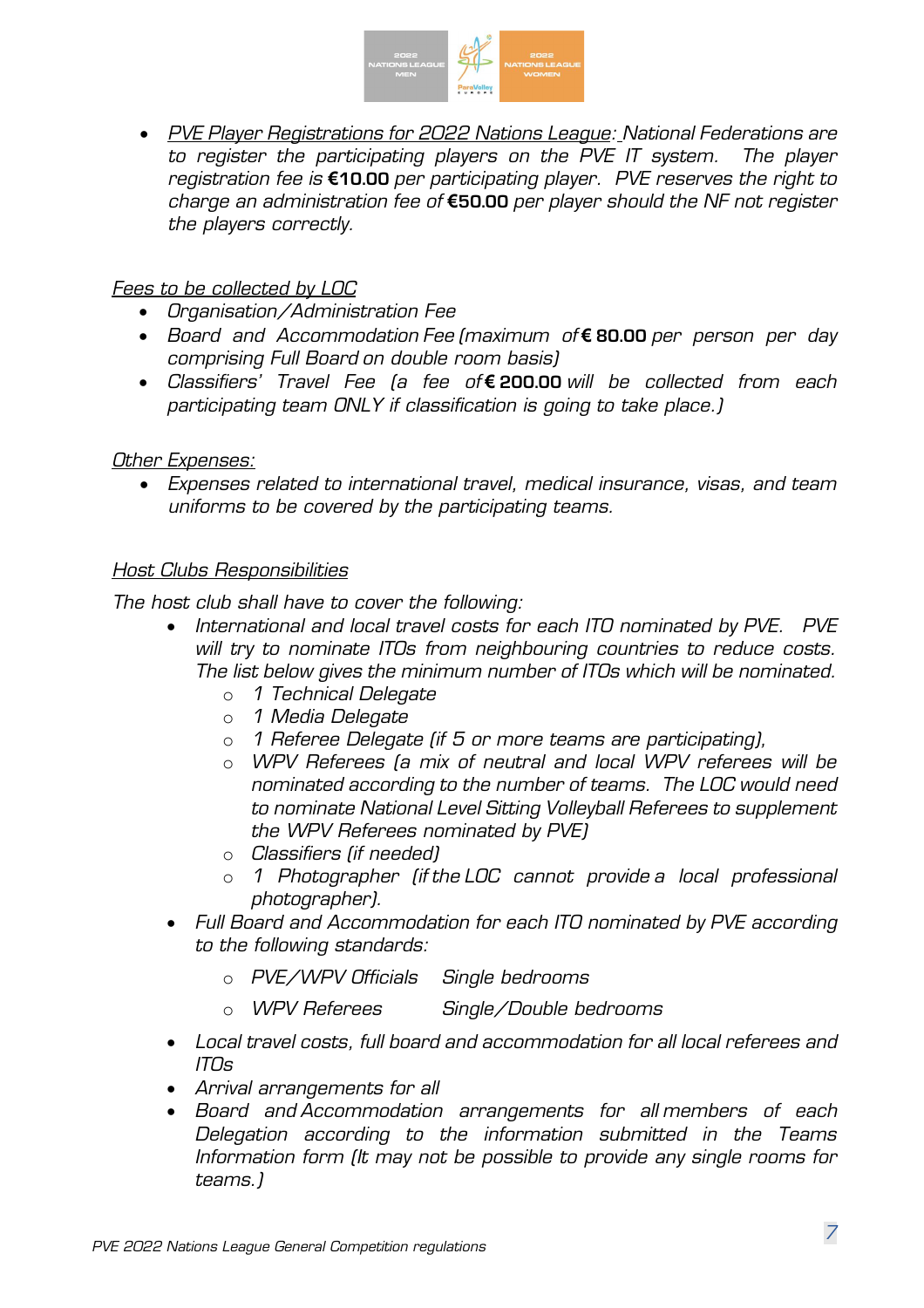

- *Provision of the staff, volunteers, facilities, and equipment needed for the planning, organisation, and delivery of the competition*
- *Departure arrangements for all*
- *Awards costs (at a minimum medals and trophies for the first three classified teams)*
- *First Aid Medical Treatment at the Venue*
- *Water supply during matches and training sessions – an eco-friendly, sustainable method needs to be used instead of plastic water bottles.*
- *Promotion and publicity*
- *Live streaming of all matches*
- *National Technical Officials such as Scorers, Line Judges (minimum 2 Line Judges are required for each match) as well as Court Assistants (Quick Moppers and Ball Retrievers)*
- *12 Molten balls per court (Molten V5M5000 Flistatec)*
- *The Per Diem of* **€ 35.00** *per ITO per day*

*More details about the host club responsibilities can be found in the Form N-2* **Expression of Interest – clubs 2021-2022***.*

### <span id="page-7-0"></span>COMPETITION SYSTEM

*All tournaments will be played on a round robin basis. If there are only three teams in a pool, a double round robin system may be used.*

*The order of matches is assigned by the PVE Sports Department, and all groups are played according to the Berger table system.*

*However, the Organiser has the right to choose the first opponent in the tournament, and the order of the matches of the other opponents, with the order of the remaining matches being decided according to the Berger table system.*

*The daily timetable of matches is set by PVE based on the proposal submitted by the Organiser in agreement with (national/local TV and) public needs.*

*The Organiser has the right to change the timetable and order of matches for TV broadcasting reasons only with the approval of the PVE Technical Delegate. Each team must be informed of the timetable changes at least 24 hours before the match.*

#### <span id="page-7-1"></span>UNIFORMS

- *The playing uniforms must be in conformity with the WPV/PVE Regulations.*
- *Each team must have at least two sets of playing uniforms of different colour. The players' numbers must be the same on all uniforms.*
- *The playing uniform print out on the back should be marked with at least the name of the participating national team however the name of each player on the back of the player uniform is preferable as per WPV*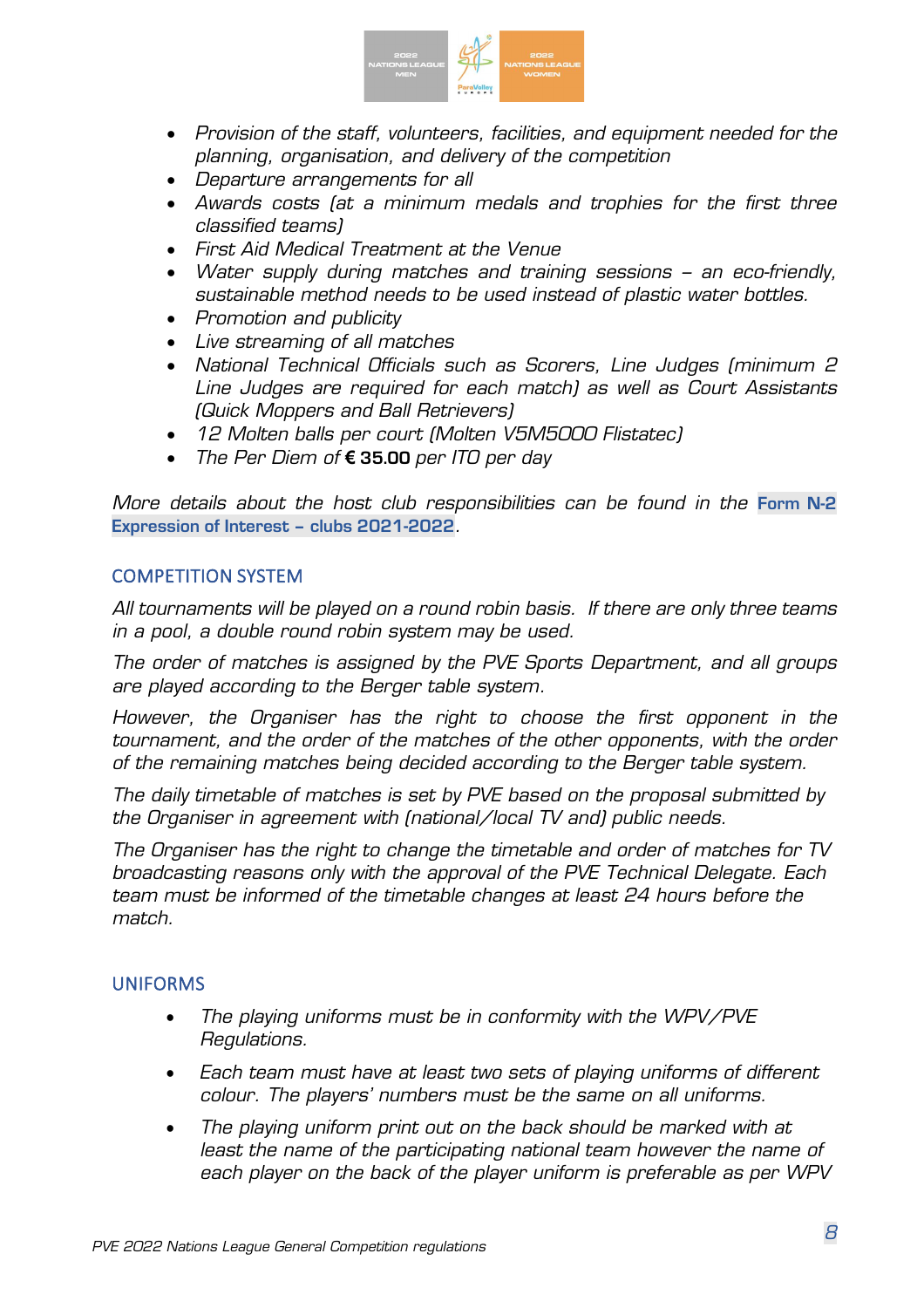

*Sports Regulations.* 

- *The playing uniforms of the team captain and Libero must be presented during the preliminary inquiry, along with shorts, long trousers, and leggings.*
- *Teams are reminded that socks ARE part of the uniform.*
- *The officials on the bench should wear either their official training suit or a jacket/suit with tie.*
- *Teams may apply for PVE authorisation to wear publicity during the tournament. A fee can be fixed by the PVE.*

# <span id="page-8-0"></span>CLASSIFICATION OF TEAMS

*Ranking after Pool stages will be decided as follows:*

- *Matches Won*
- *Set Quotient*
- *Points Quotient*
- *Matches between the teams.*

*In the case of a tie between two teams:*

- *Sets quotient: in the case of equality in the number of matches won and lost by two teams, the teams will be classified in descending order by the quotient resulting from the division of the number of all sets won by the number of all sets lost.*
- *Points quotient: in the case of equality in the number of sets gained and lost by two tied teams, they will be classified in descending order by the quotient resulting from the division of all points scored by the total of all points lost during all sets.*
- *Should the tie continue as per the point's quotient between the two teams, the ranking priority will be given to the team that won the last match between them.*

*In the case of a tie between three or more teams:*

• *When the tie in matches won, sets and points quotients is between three or more teams, a new classification of these teams will be made taking into consideration only the matches in which they were opposed to each other.* 

*Should a team voluntarily declares its forfeit during a match, it will be excluded from the competition and all the results of the matches it has already played*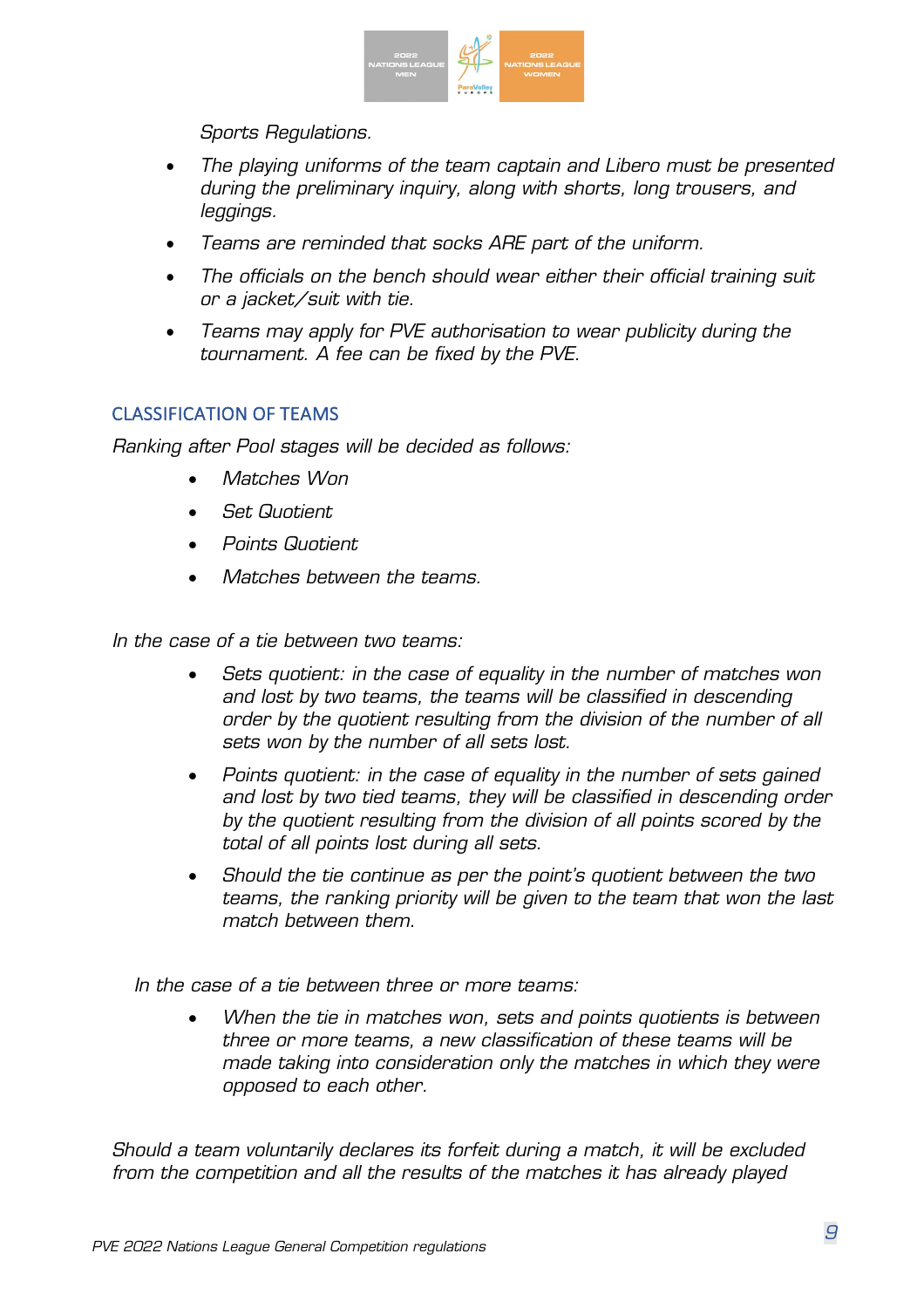

*during the respective round will be nullified. The National Association/Federation will be sanctioned by the PVE.*

# <span id="page-9-0"></span>RUNNING OF THE COMPETITIONS

*The PVE Technical Delegate appointed by the PVE Sports Department will run the Competition.*

*A sufficient number of WPV Referees, appointed by the ERC, will officiate in the Competition.*

*The Competition will end with the confirmation of participating teams' rankings.* 

# <span id="page-9-1"></span>RANKING POINTS

*The PVE Sport Department shall award the participating National teams with ranking points as per the ranking points scheme described below:*

| <b>PVE European Nations</b><br><b>League Ranking</b> | Ranking<br><b>Points</b> | <b>PVE European Nations</b><br><b>League Ranking</b> | Ranking<br><b>Points</b> |
|------------------------------------------------------|--------------------------|------------------------------------------------------|--------------------------|
| 1st                                                  | 375                      | $11^{th}$                                            | 133                      |
| 2nd                                                  | 338                      | $12^{th}$                                            | 120                      |
| <b>3rd</b>                                           | 305                      | 13 <sup>th</sup>                                     | 108                      |
| 4th                                                  | 275                      | 14 <sup>th</sup>                                     | 98                       |
| 5th                                                  | 248                      | 15 <sup>th</sup>                                     | 88                       |
| 6th                                                  | 224                      | 16 <sup>th</sup>                                     | 79                       |
| 7th                                                  | 202                      | 17 <sup>th</sup>                                     | 71                       |
| 8th                                                  | 182                      | 18 <sup>th</sup>                                     | 64                       |
| $g^{th}$                                             | 164                      | 19 <sup>th</sup>                                     | 58                       |
| 10 <sup>th</sup>                                     | 148                      | 20 <sup>th</sup> onwards                             | At 90% of<br>previous    |

*Notes:* 

*There will be a 25% decrease of awarded ranking points for every non-eligible player entering the competition*

# <span id="page-9-2"></span>MEDICAL SERVICES AND CONTROL

*All players are obliged to present a classification certificate issued by the competent authority.*

*The Organiser will provide first aid medical treatment only. The team concerned will pay hospitalisation costs.*

*All team delegations are recommended to take out their own liability, medical and*